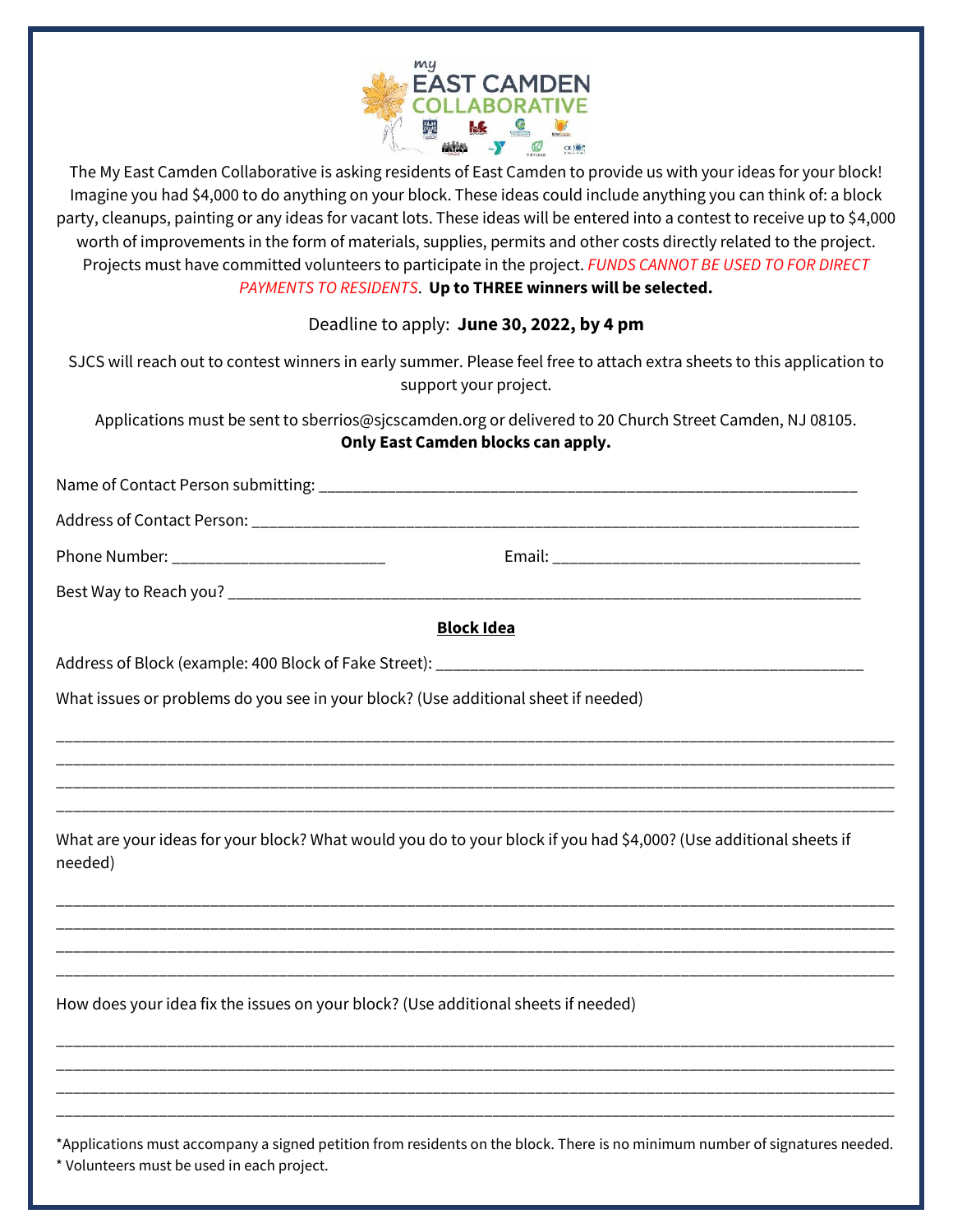| Petition to do block improvements |                     |                         |                       |  |
|-----------------------------------|---------------------|-------------------------|-----------------------|--|
| Name of Resident                  | Address of Resident | Will I volunteer? (Y/N) | Signature of Resident |  |
|                                   |                     |                         |                       |  |
|                                   |                     |                         |                       |  |
|                                   |                     |                         |                       |  |
|                                   |                     |                         |                       |  |
|                                   |                     |                         |                       |  |
|                                   |                     |                         |                       |  |
|                                   |                     |                         |                       |  |
|                                   |                     |                         |                       |  |
|                                   |                     |                         |                       |  |
|                                   |                     |                         |                       |  |
|                                   |                     |                         |                       |  |
|                                   |                     |                         |                       |  |
|                                   |                     |                         |                       |  |
|                                   |                     |                         |                       |  |
|                                   |                     |                         |                       |  |
|                                   |                     |                         |                       |  |
|                                   |                     |                         |                       |  |
|                                   |                     |                         |                       |  |
|                                   |                     |                         |                       |  |
|                                   |                     |                         |                       |  |
|                                   |                     |                         |                       |  |
|                                   |                     |                         |                       |  |
|                                   |                     |                         |                       |  |
|                                   |                     |                         |                       |  |
|                                   |                     |                         |                       |  |
|                                   |                     |                         |                       |  |
|                                   |                     |                         |                       |  |